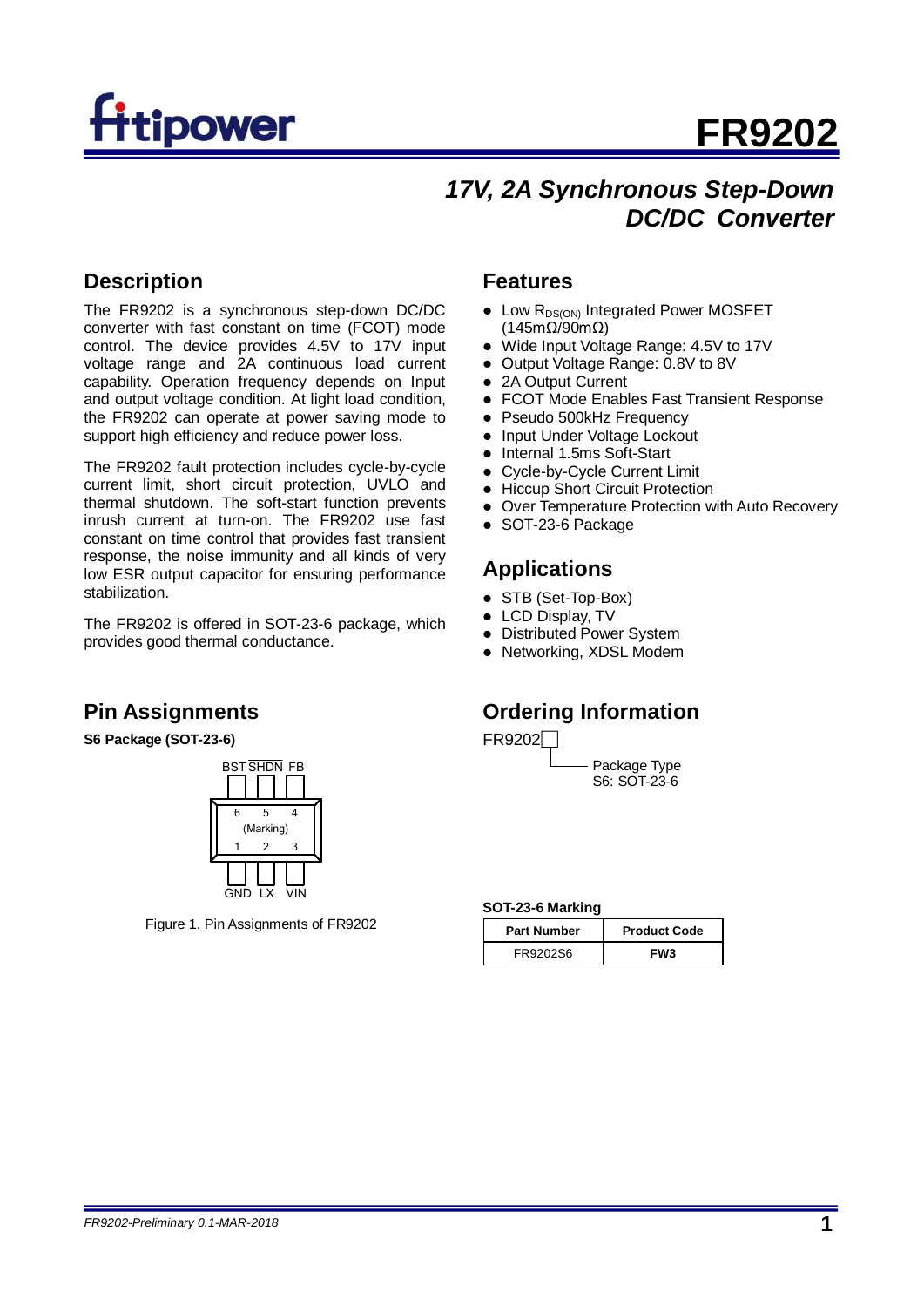

## **Typical Application Circuit**



Figure 2. FR9202 Application Circuit

#### $V_{\text{IN}}$ =12V, the recommended BOM list is as below.

| <b>V</b> <sub>OUT</sub> | C <sub>1</sub> | R <sub>1</sub>     | R <sub>2</sub> | C <sub>4</sub> | L1                 | C <sub>2</sub> |
|-------------------------|----------------|--------------------|----------------|----------------|--------------------|----------------|
| 1.05V                   | 22uF MLCC      | 4.99k <sub>0</sub> | 16.2k $\Omega$ | 5pF~470pF      | 1.5 <sub>µ</sub> H | 22µF MLCC      |
| 1.2V                    | 22µF MLCC      | 4.99k <sub>0</sub> | 10k $\Omega$   | 5pF~470pF      | 1.5 <sub>µ</sub> H | 22µF MLCC      |
| 1.8V                    | 22uF MLCC      | $4.99k\Omega$      | $3.92k\Omega$  | 5pF~470pF      | 2.2 <sub>u</sub> H | 22uF MLCC      |
| 2.5V                    | 22µF MLCC      | $4.99k\Omega$      | $2.32k\Omega$  | 5pF~470pF      | 3.3 <sub>µ</sub> H | 22µF MLCC      |
| 3.3V                    | 22µF MLCC      | $30.9k\Omega$      | $9.76k\Omega$  | 5pF~470pF      | 4.7 <sub>µ</sub> H | 22µF MLCC      |
| 5V                      | 22uF MLCC      | $30.9k\Omega$      | 5.76 $k\Omega$ | 5pF~470pF      | 4.7 <sub>µ</sub> H | 22µF MLCC      |

Table 1. Recommended Component Values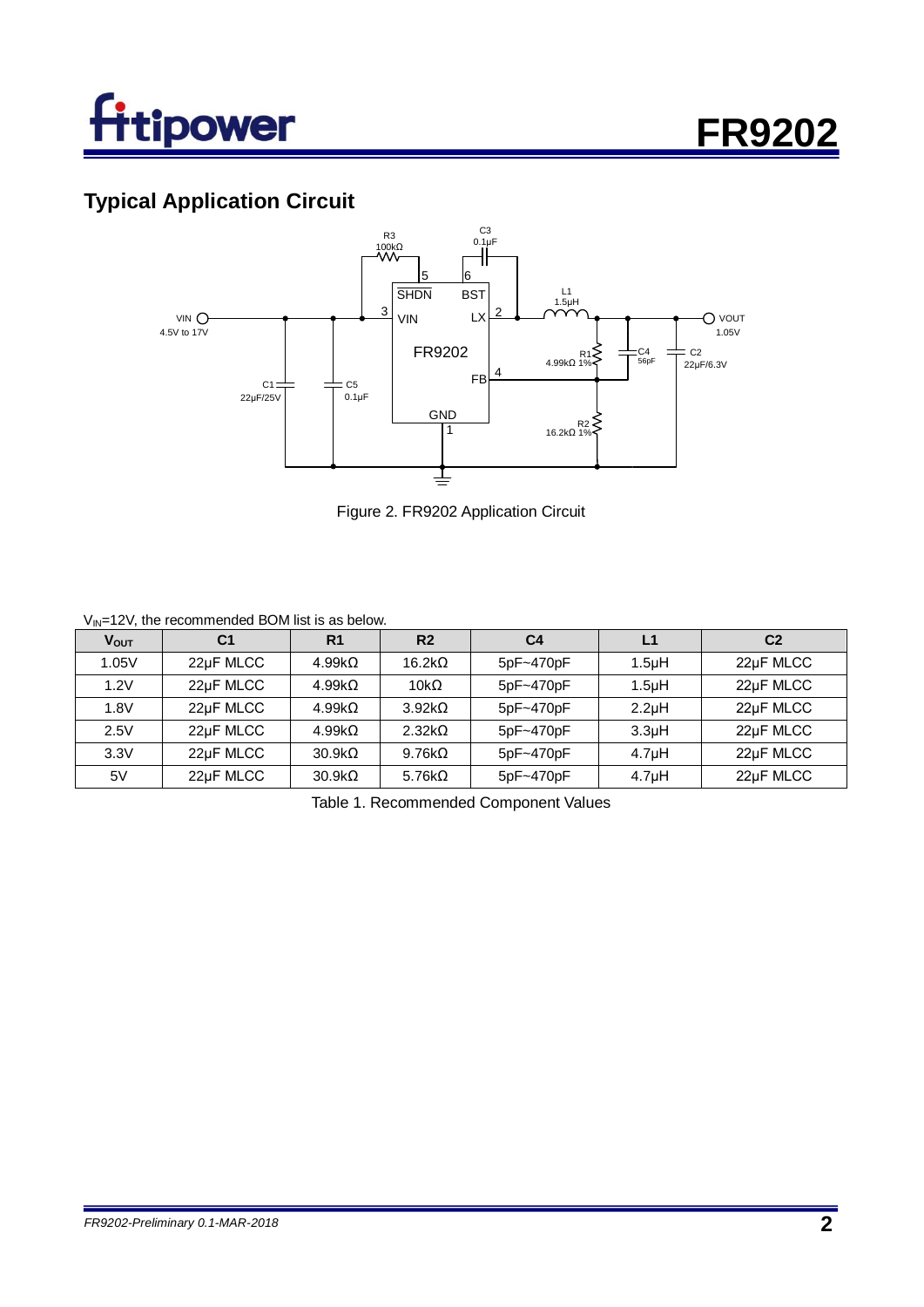



## **Functional Pin Description**

| Pin Name    | Pin No.      | <b>Pin Function</b>                                                                                                                                                                      |
|-------------|--------------|------------------------------------------------------------------------------------------------------------------------------------------------------------------------------------------|
| <b>GND</b>  |              | Ground pin.                                                                                                                                                                              |
| LX          | $\mathbf{2}$ | Power switching node. Connect an external inductor to this switching node.                                                                                                               |
| <b>VIN</b>  | 3            | Power supply input pin. Placed input capacitors as close as possible from VIN to GND to avoid noise<br>influence.                                                                        |
| FB.         | 4            | Voltage feedback input pin. Connect FB and VOUT with a resistive voltage divider. This IC senses<br>feedback voltage via FB and regulates it at 0.8V.                                    |
| <b>SHDN</b> | 5            | Enable input pin. Pull high to turn on IC, and pull low to turn off IC. Connect VIN with a 100k $\Omega$ resistor for<br>self-startup.                                                   |
| <b>BST</b>  | 6            | High side gate drive boost pin. A capacitor rating between 0.1uF~1uF must be connected from this pin to<br>LX. It can boost the gate drive to fully turn on the internal high side NMOS. |

## **Block Diagram**



Figure 3. Block Diagram of FR9202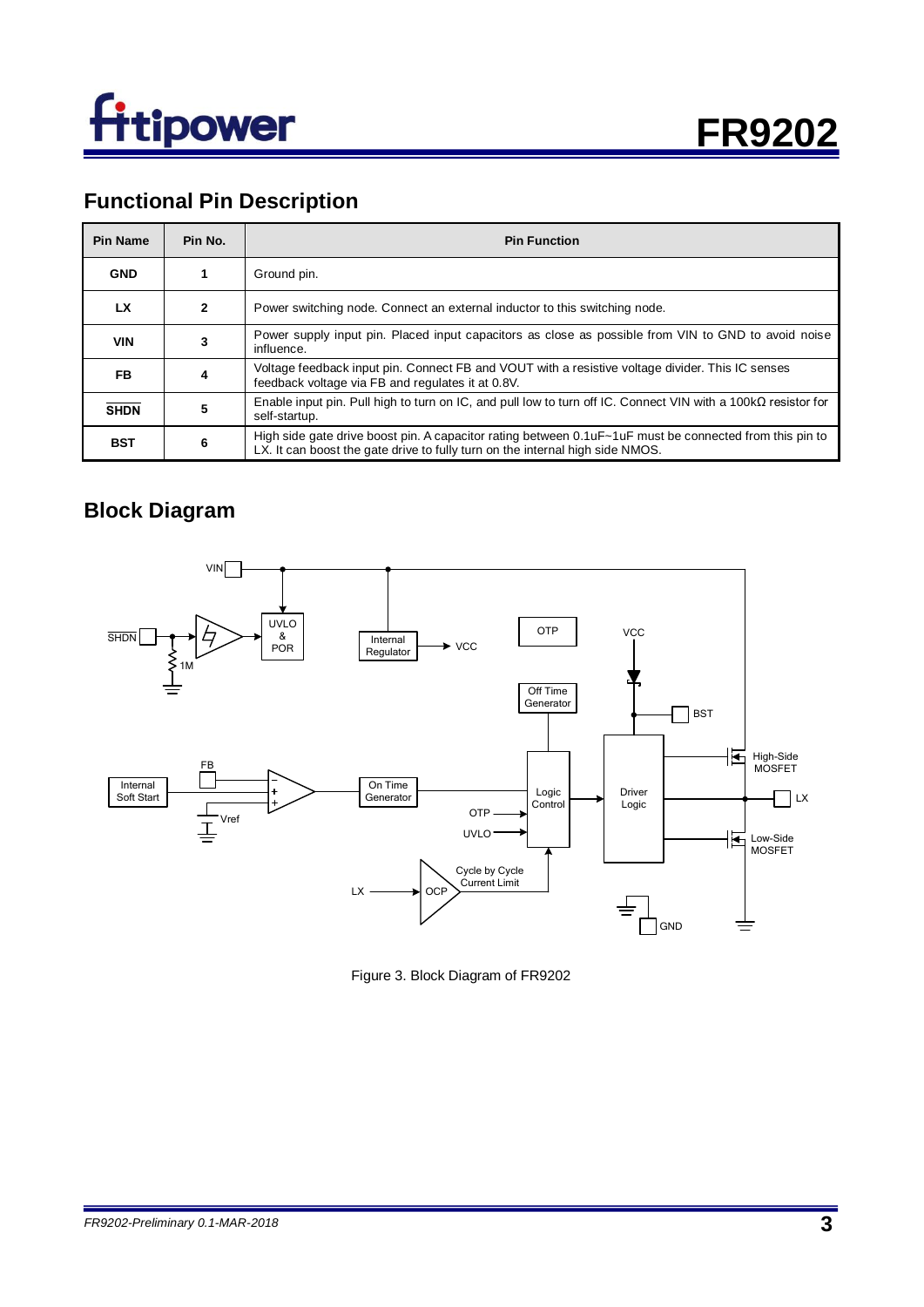

## **Absolute Maximum Ratings (Note 1)**

| • Package Thermal Resistance, $(\theta_{JA})^{(Note 2)}$ |  |
|----------------------------------------------------------|--|
|                                                          |  |
| • Package Thermal Resistance, $(\theta_{\text{JC}})$     |  |
|                                                          |  |

Note 1: Stresses beyond this listed under "Absolute Maximum Ratings" may cause permanent damage to the device. Note 2: θ<sub>JA</sub> is measured at 25°C ambient with the component mounted on a high effective thermal conductivity 4-layer board of JEDEC-51-7. The thermal resistance greatly varies with layout, copper thickness, number of layers and PCB size.

## **Recommended Operating Conditions**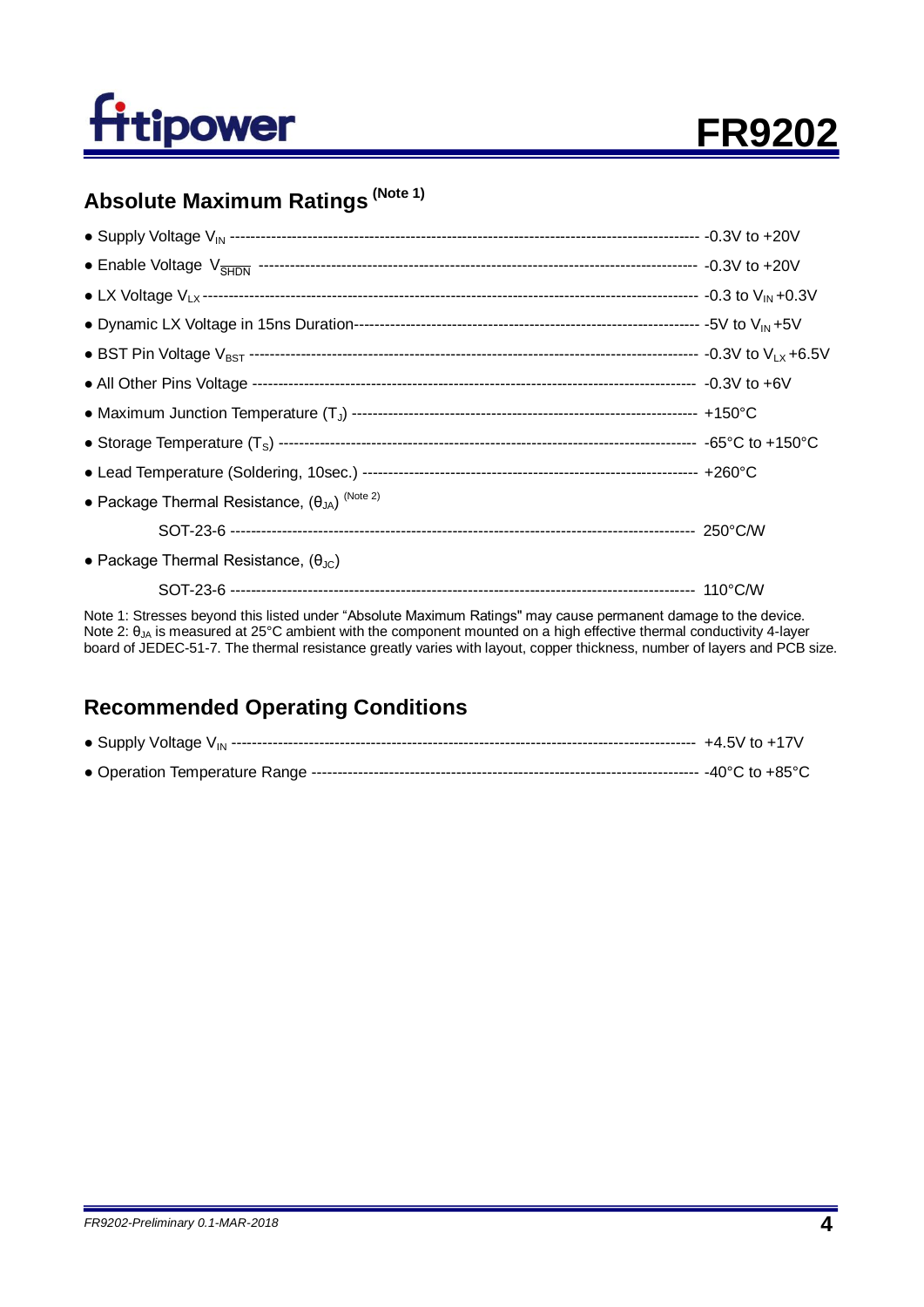



## **Electrical Characteristics**

( $V_{IN}$ =12V, T<sub>A</sub>=25°C, unless otherwise specified.)

| <b>Parameter</b>                                | <b>Symbol</b>                   | <b>Conditions</b>                                     | <b>Min</b> | <b>Typ</b>     | <b>Max</b> | <b>Unit</b>     |
|-------------------------------------------------|---------------------------------|-------------------------------------------------------|------------|----------------|------------|-----------------|
| VIN Quiescent Current                           | I <sub>DDQ</sub>                | $V_{\overline{\text{SHDN}}}$ =2V, V <sub>FB</sub> =1V |            | 0.3            |            | mA              |
| V <sub>IN</sub> Shutdown Supply Current         | $I_{SD}$                        | $V_{\overline{\text{SHDN}}} = 0V$                     |            | 1              | 10         | μA              |
| Feedback Voltage                                | $V_{FB}$                        | $4.5V \leq V_{IN} \leq 17V$                           | 0.788      | 0.8            | 0.812      | $\vee$          |
| Feedback Input Current                          | $I_{FB}$                        | $V_{FB} = 1V$                                         |            | 0.01           | 0.1        | μA              |
| High-Side MOSFET R <sub>DS(ON)</sub>            | $R_{DS(ON)}$                    |                                                       |            | 145            |            | $m\Omega$       |
| Low-Side MOSFET R <sub>DS(ON)</sub>             | $R_{DS(ON)}$                    |                                                       |            | 90             |            | $m\Omega$       |
| Valley Current Limit <sup>(Note 3)</sup>        | <b>ILIMIT</b>                   |                                                       |            | 3              |            | Α               |
| On Time                                         | <b>TON</b>                      | $V_{IN}$ =12V, $V_{OUT}$ =1.05V                       |            | 175            |            | ns              |
| Minimum Off Time                                | $T_{OFF(MIN)}$                  | $VFB=0.4V$                                            |            | 250            |            | ns              |
| Input Supply Voltage UVLO Threshold             | VUVLO(Vth)                      | V <sub>IN</sub> Rising                                |            | 4.3            |            | $\vee$          |
| <b>UVLO Threshold Hysteresis</b>                | VUVLO(HYS)                      |                                                       |            | 0.35           |            | $\vee$          |
| Internal Soft-Start Period (Note 3)             | $T_{SS}$                        |                                                       |            | 1.5            |            | ms              |
| <b>SHDN</b> Input Low Voltage                   | $V_{\overline{\text{SHDN}}(L)}$ |                                                       |            |                | 0.5        | $\vee$          |
| SHDN Input High Voltage                         | $V_{\overline{\text{SHDN}}(H)}$ |                                                       | 1.5        |                |            | $\vee$          |
| SHDN Input Current                              | <b>I</b> SHDN                   | $V_{\overline{\text{SHDN}}} = 2V$                     |            | $\overline{2}$ |            | μA              |
| Thermal Shutdown Threshold (Note 3)             | $T_{SD}$                        |                                                       |            | 160            |            | $^{\circ}C$     |
| Thermal Shutdown Hysteresis <sup>(Note 3)</sup> | <b>T</b> <sub>HYS</sub>         |                                                       |            | 30             |            | $\rm ^{\circ}C$ |

Note 3: Not production tested.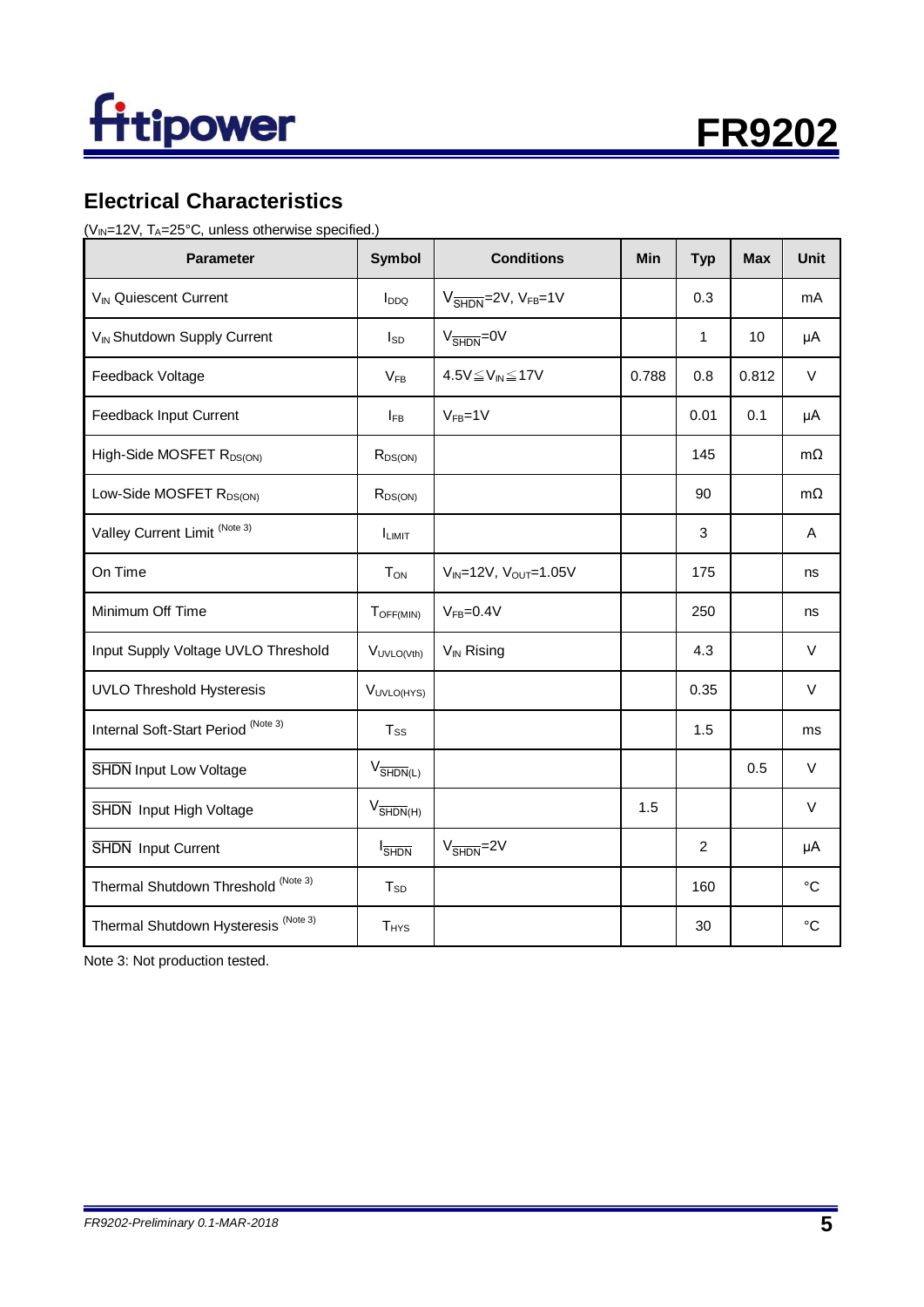# tipower

## **Function Description**

The FR9202 is a synchronous step-down DC/DC converter with fast constant on time (FCOT) mode control. It has integrated high-side (145m $Ω$ , typ) and low-side (90mΩ, typ) power switches, and provides 2A continuous load current. It regulates input voltage from 4.5V to 17V, and down to an output voltage as low as 0.8V. Using FCOT control scheme provides fast transient response, which can minimize the component size without additional external compensation network.

#### **Enable**

The FR9202 SHDN pin provides digital control to turn on/turn off the regulator. When the voltage of SHDN exceeds the threshold voltage, the regulator starts the soft start function. If the  $\overline{\text{SHDN}}$  pin voltage is below than the shutdown threshold voltage, the regulator will turn into the shutdown mode and the shutdown current will be smaller than 1uA. For auto start-up operation, connect  $\overline{\text{SHDN}}$  to VIN through a 100kΩ resistor.

#### **Soft Start**

The FR9202 employs internal soft start function to reduce input inrush current during start up. The typical value of internal soft start time is 1.5ms.

#### **Input Under Voltage Lockout**

When the FR9202 is power on, the internal circuits are held inactive until  $V_{IN}$  voltage exceeds the input UVLO threshold voltage. And the regulator will be disabled when  $V_{IN}$  is below the input UVLO threshold voltage. The hysteretic of the UVLO comparator is 350mV (typ).

#### **Over Current Protection**

The FR9202 over current protection function is implemented using cycle-by-cycle current limit architecture. The inductor current is monitored by Low-side MOSFET. When the load current increases, the inductor current also increases. When the valley inductor current reaches the current limit threshold, the output voltage starts to drop. When the over current condition is removed, the output voltage returns to the regulated value.

#### **Short Circuit Protection**

The FR9202 provides short circuit protection function to prevent the device damage from short condition. When the short condition occurs and the feedback voltage drops lower than 0.33V, the oscillator frequency will be reduced naturally and hiccup mode will be triggered to prevent the inductor current increasing beyond the current limit. Once the short condition is removed, the frequency will return to normal.

#### **Over Temperature Protection**

The FR9202 incorporates an over temperature protection circuit to protect itself from overheating. When the junction temperature exceeds the thermal shutdown threshold temperature, the regulator will be shutdown. And the hysteretic of the over temperature protection is 30°C (typ).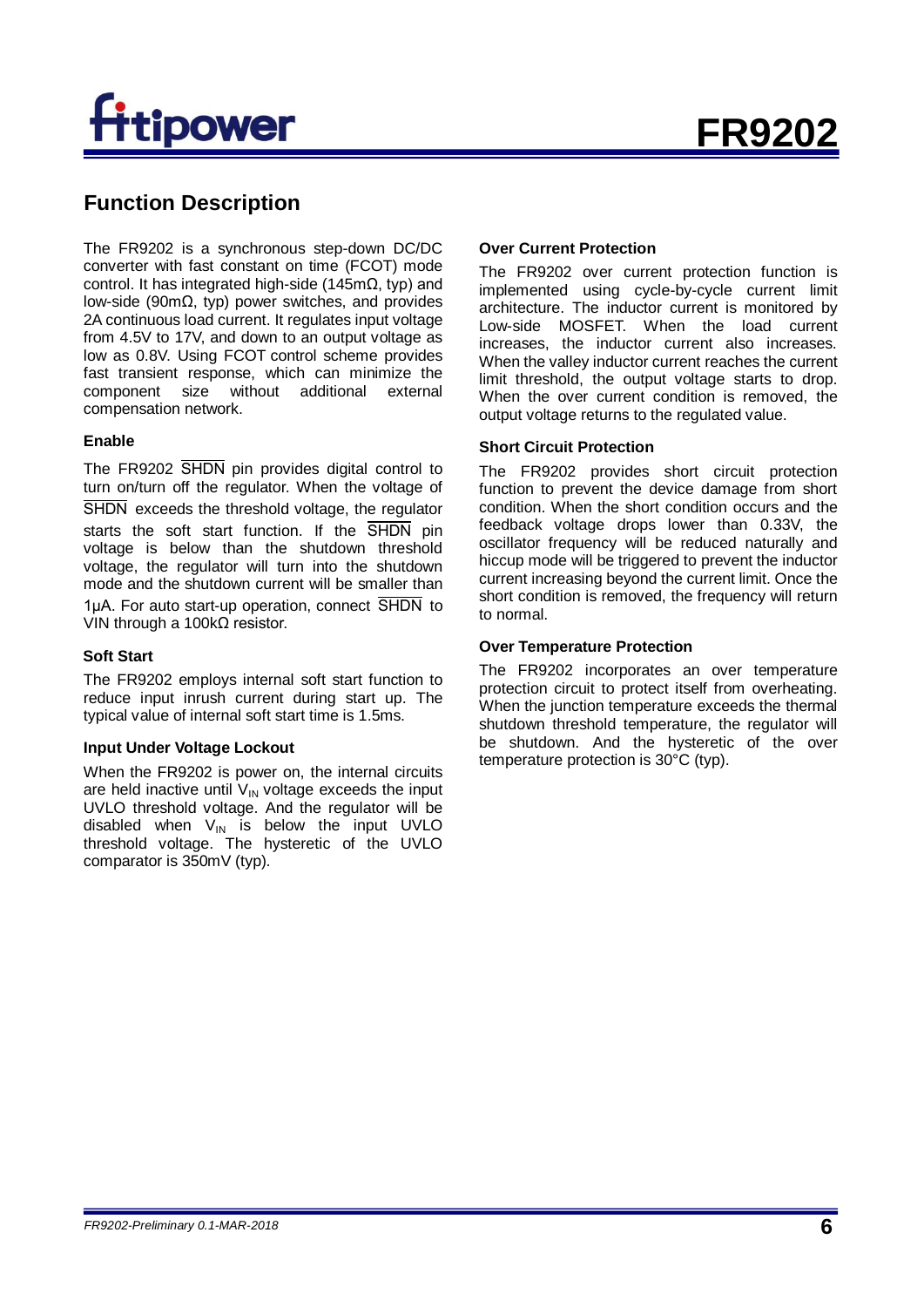# tipower

## **Application Information**

#### **Output Voltage Setting**

The output voltage  $V_{OUT}$  is set using a resistive divider from the output to FB. The FB pin regulated voltage is 0.8V. Thus the output voltage equation is:

$$
V_{OUT} = 0.8V \times \left(1 + \frac{R1}{R2}\right)
$$

Table 2 lists recommended values of R1 and R2 for most used output voltage.

**Table 2 Recommended Resistance Values**

| V <sub>ουτ</sub> | R <sub>1</sub> | R <sub>2</sub> |
|------------------|----------------|----------------|
| 5V               | $30.9k\Omega$  | 5.76 $k\Omega$ |
| 3.3V             | $30.9k\Omega$  | $9.76k\Omega$  |
| 2.5V             | $4.99k\Omega$  | $2.32k\Omega$  |
| 1.8V             | $4.99k\Omega$  | $3.92k\Omega$  |
| 1.2V             | $4.99k\Omega$  | 10 $k\Omega$   |
| 1.05V            | $4.99k\Omega$  | $16.2k\Omega$  |

Place resistors R1 and R2 close to FB pin to prevent stray pickup.

#### **Input Capacitor Selection**

The use of the input capacitor is filtering the input voltage ripple and the MOSFETS switching spike voltage. Because the input current to the step-down converter is discontinuous, the input capacitor is required to supply the current to the converter to keep the DC input voltage. The capacitor voltage rating should be 1.25 to 1.5 times greater than the maximum input voltage. The input capacitor ripple current RMS value is calculated as:

$$
I_{\text{CIN(RMS)}} = I_{\text{OUT}} \times \sqrt{\text{D} \times (1-\text{D})}
$$

$$
\text{D} = \frac{V_{\text{OUT}}}{V_{\text{IN}}}
$$

Where D is the duty cycle of the power MOSFET.

This function reaches the maximum value at D=0.5 and the equivalent RMS current is equal to  $I_{\text{OUT}}/2$ . The following diagram is the graphical representation of above equation.



A low ESR capacitor is required to keep the noise minimum. Ceramic capacitors are better, but tantalum or low ESR electrolytic capacitors may also suffice. When using tantalum or electrolytic capacitors, a 0.1μF ceramic capacitor should be placed as close to the IC as possible.

#### **Output Capacitor Selection**

The output capacitor is used to keep the DC output voltage and supply the load transient current. When operating in constant current mode, the output ripple is determined by four components:

$$
V_{\text{RIPPLE}}(t) = V_{\text{RIPPLE}(C)}(t) + V_{\text{RIPPLE}(ESR)}(t) + V_{\text{RIPPLE}(ESL)}(t) + V_{\text{NOISE}}(t)
$$

The following figures show the form of the ripple contributions.



*FR9202-Preliminary 0.1-MAR-2018* **7**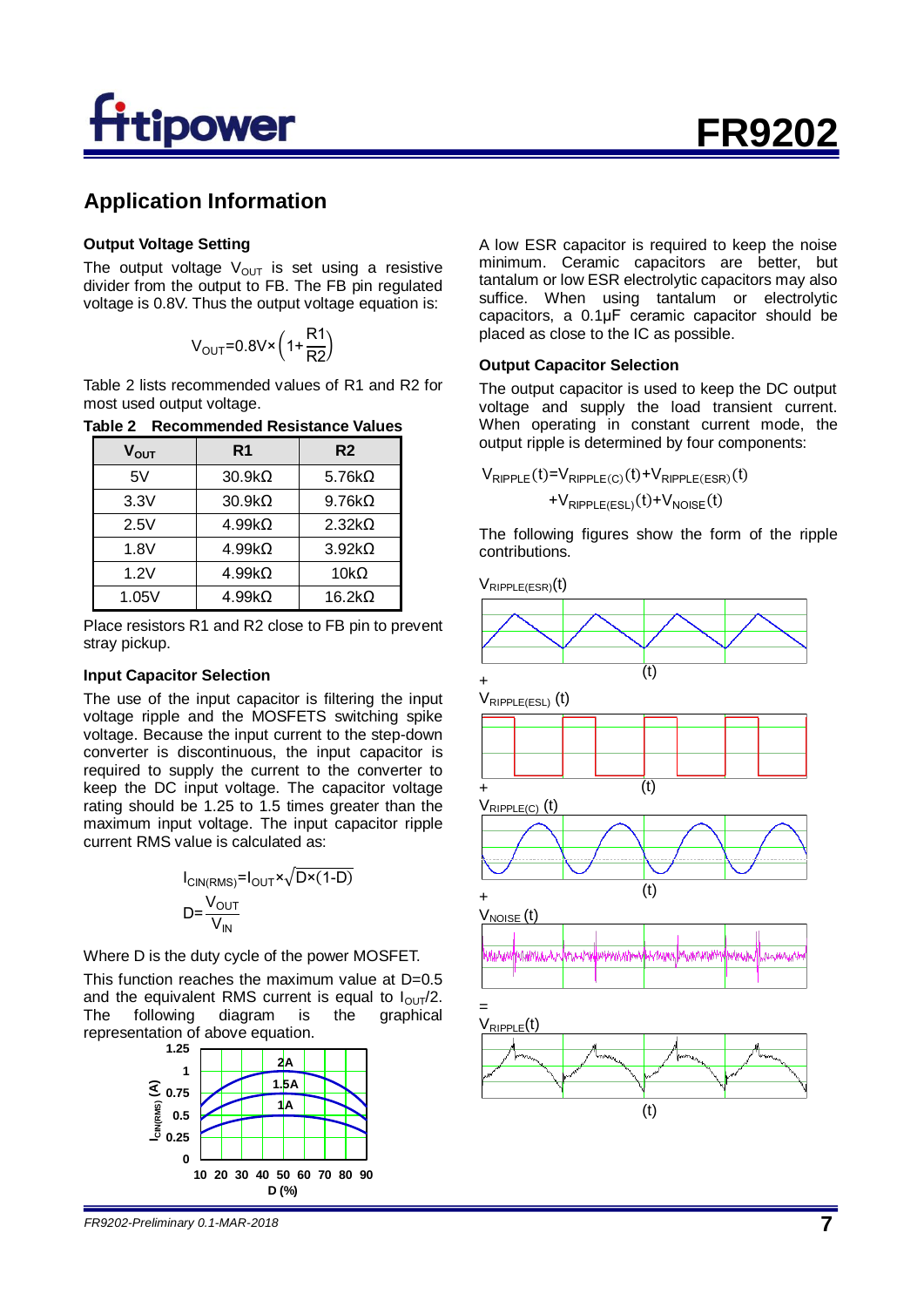# **power**

## **Application Information (Continued)**

$$
V_{RIPPLE(ESR)} = \frac{V_{OUT}}{F_{OSC} \times L} \times \left(1 - \frac{V_{OUT}}{V_{IN}}\right) \times ESR
$$
  

$$
V_{RIPPLE(ESL)} = \frac{ESL}{L} \times V_{IN}
$$
  

$$
V_{RIPPLE(C)} = \frac{V_{OUT}}{8 \times F_{OSC} \times L \times C_{OUT}} \times \left(1 - \frac{V_{OUT}}{V_{IN}}\right)
$$

Where  $F_{\text{OSC}}$  is the switching frequency, L is the inductance value,  $V_{\text{IN}}$  is the input voltage, ESR is the equivalent series resistance value of the output capacitor, ESL is the equivalent series inductance value of the output capacitor and the  $C<sub>OUT</sub>$  is the output capacitor.

Low ESR capacitors are preferred to use. Ceramic, tantalum or low ESR electrolytic capacitors can be used depending on the output ripple requirement. When using the ceramic capacitors, the ESL component is usually negligible.

It is important to use the proper method to eliminate high frequency noise when measuring the output ripple. The figure shows how to locate the probe across the capacitor when measuring output ripple. Removing the scope probe plastic jacket in order to expose the ground at the tip of the probe. It gives a very short connection from the probe ground to the capacitor and eliminating noise.



Ceramic Capacitor

#### **Inductor Selection**

The output inductor is used for storing energy and filtering output ripple current. But the trade-off condition often happens between maximum energy storage and the physical size of the inductor. The first consideration for selecting the output inductor is to make sure that the inductance is large enough to keep the converter in the continuous current mode.

That will lower ripple current and result in lower output ripple voltage. The  $\Delta I_L$  is inductor peak-to-peak ripple current:

$$
\Delta I_{L} = \frac{V_{OUT}}{F_{OSC} \times L} \times \left(1 - \frac{V_{OUT}}{V_{IN}}\right)
$$

A good compromise value between size and efficiency is to set the peak-to-peak inductor ripple current  $\Delta I_1$  equal to 30% of the maximum load current. But setting the peak-to-peak inductor ripple current Δι between 20%~50% of the maximum load current is also acceptable. Then the inductance can be calculated with the following equation:

$$
\Delta I_L = 0.3 \times I_{OUT(MAX)}
$$

$$
L = \frac{(V_{IN} - V_{OUT}) \times V_{OUT}}{V_{IN} \times F_{OSC} \times \Delta I_L}
$$

#### **External Diode Selection**

For 5V input applications, it is recommended to add an external boost diode. This helps improving the efficiency. The boost diode can be a low cost one such as 1N4148.